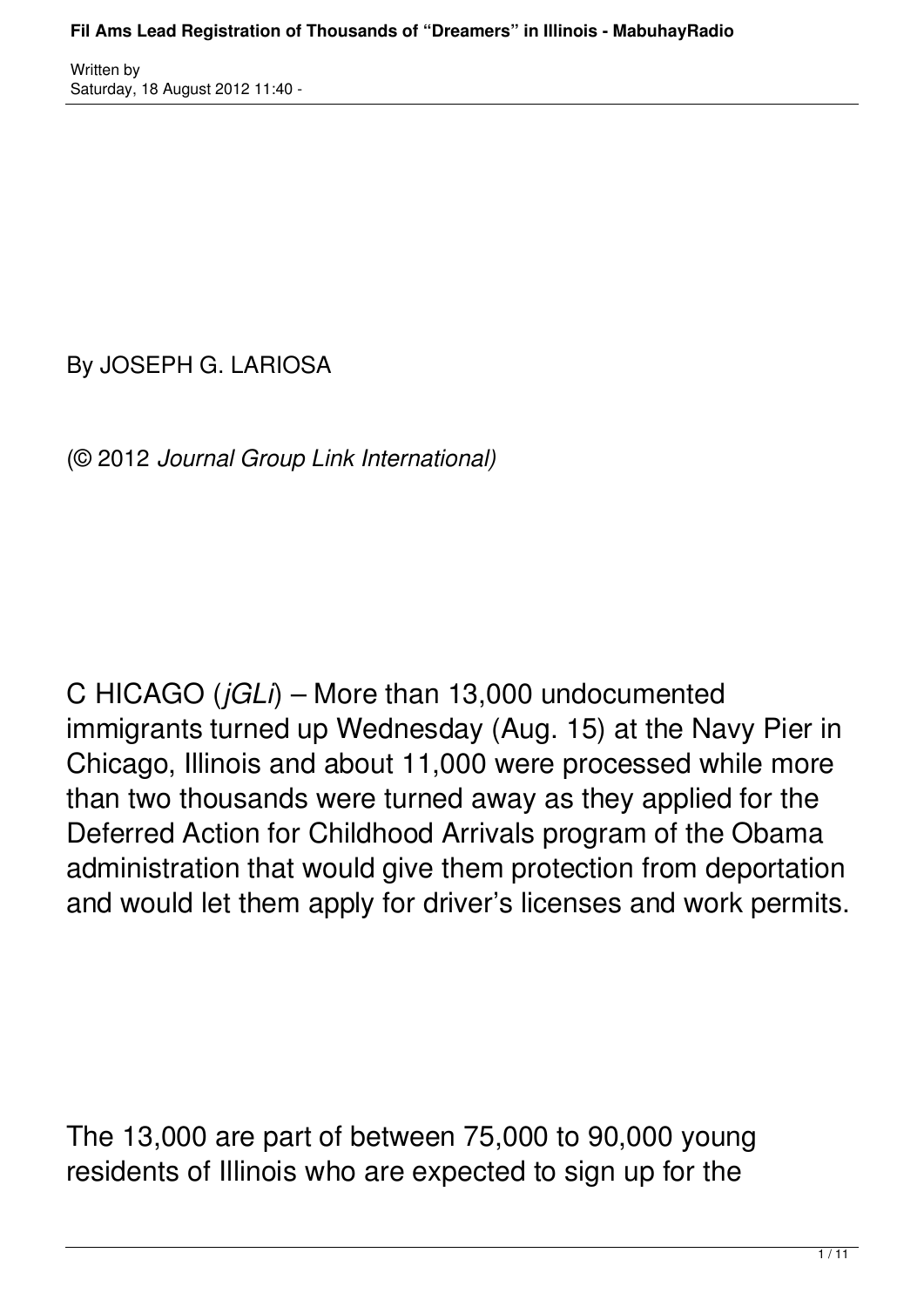immigration relief. Some 3,000 to 5,000 among them are Filipinos. And they are among the 1.2- up to 1.7-million, who will be applying for this immigration reform program nation wide.

Filipino-American Lawrence Benito, chief executive officer of the Chicago-based Illinois Coalition for Immigrant and Refugee Rights (ICIRR), said the ICIRR did not expect 13,000 to come to Navy Pier as his organization prepared only 7,5000 application packets. He said ICIRR welcomed 800 volunteers and 60 volunteer lawyers. The Milwaukee, Wisconsin-born Benito said 9,000 students pre-registered at the icirr.org website the night before.

"We will try very hard to accommodate all the applicants, including those, who were turned away for lack of enough application packets. We will continue to hold future workshops which are listed in our website," according to the 42-year-old son of parents from Cabugao, Ilocos Sur in the Philippines.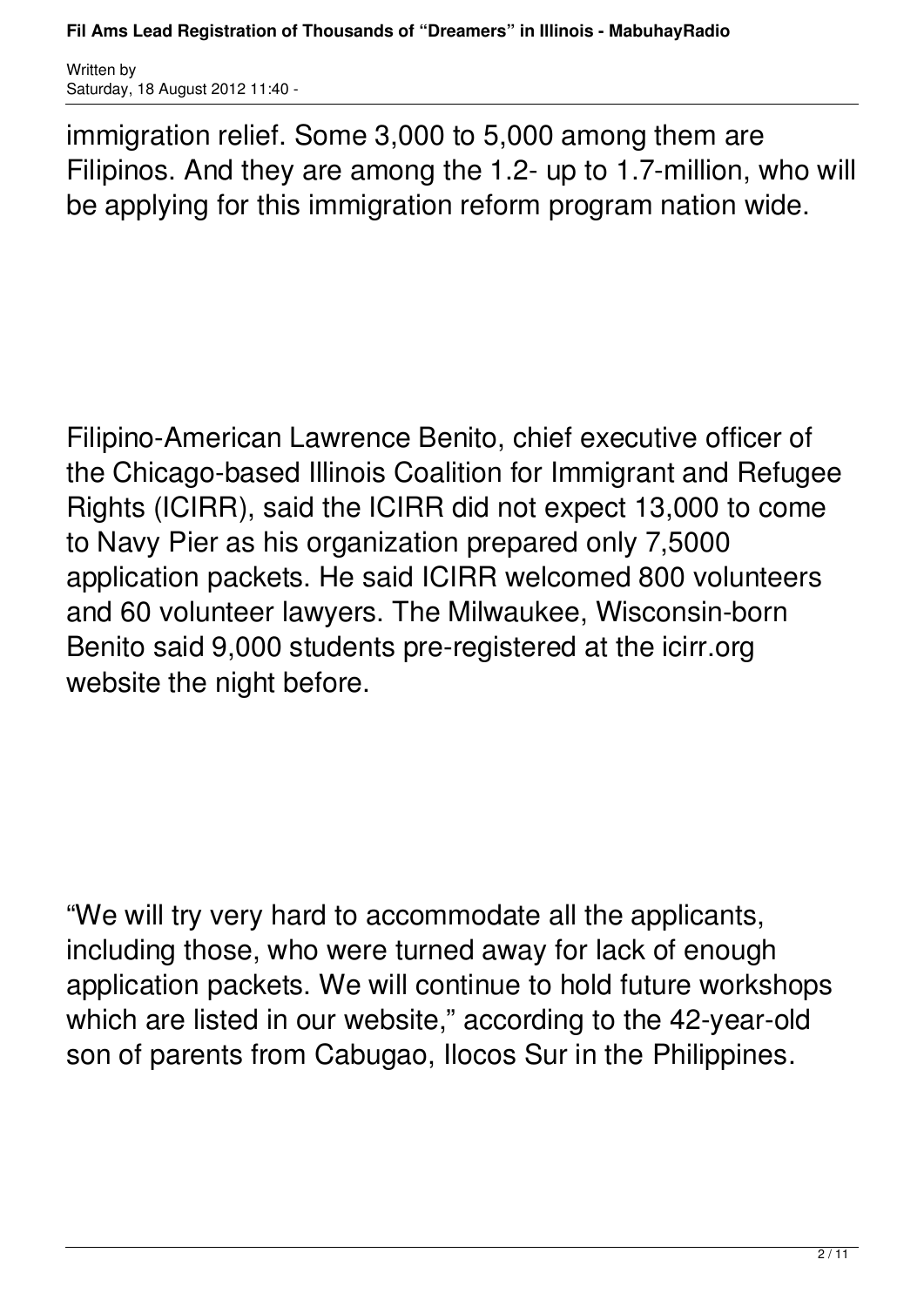"But for those applicants who have complicated issues," Mr. Benito added, "they would need to talk to qualified attorneys."

Another Filipino-American Jerry Clarito, executive officer of Chicago-based Alliance of Filipinos for Immigrant Rights and Empowerment (AFIRE), one of the affiliates of ICIRR, who has advanced training in New American Initiatives (NAI), acted as supervisor to go over some applications. He reviewed complicated applications and also acted as tour guide in the processing of applications in Navy Pier.

Another Filipino-American volunteer, Katherine Rivera, who was in the Navy Pier as early as 7 a.m. helping process applications like Mr. Clarito, said she processed 800 applications.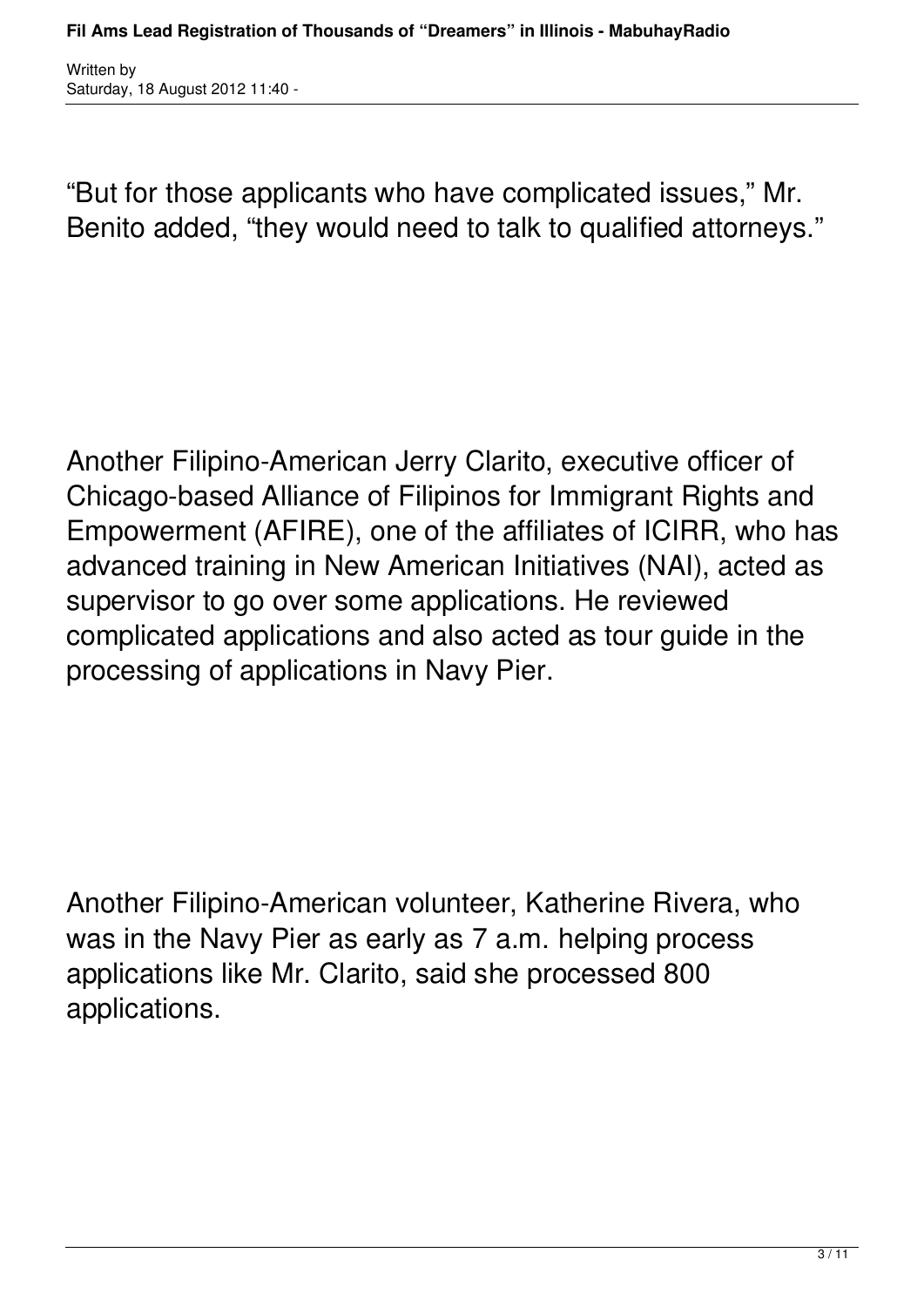**Fil Ams Lead Registration of Thousands of "Dreamers" in Illinois - MabuhayRadio**

Written by Saturday, 18 August 2012 11:40 -

Dr. Juanita Salvador-Burris, former president of AFIRE, quoted Dr. Theresa Mah, policy consultant of the Coalition for a Better Chinese American Community, that the first applicant she processed was that of a young Filipino resident.

## **SLEPT OVERNIGHT TO BE AHEAD OF THE LINE**

L aura Garcia, outgoing ICIRR NAI Director, said as early as 5 p.m.

on Tuesday (Aug. 14) while they were preparing the place at Navy Pier for the Deferred Action for Childhood Arrivals they already saw applicants starting to form the lines. Ms. Garcia is going to be replaced by Mr. Rudy Lozano.

"They formed the line as if they were watching a movie premiere" or about to buy a new Apple product as the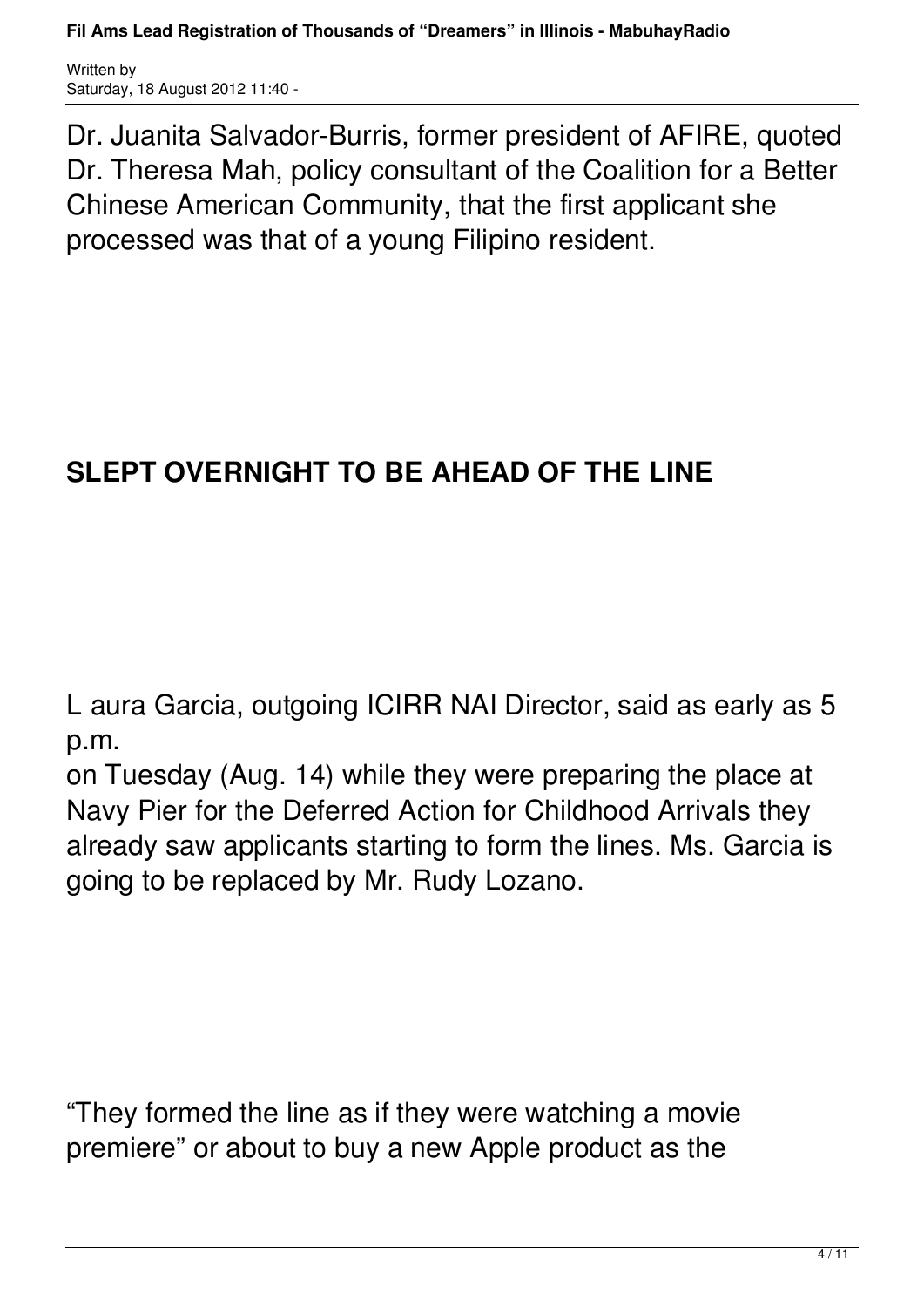applicants slept overnight to be ahead in line.

Another prominent Filipino, who came at Navy Pier, was Jose Antonio Vargas, the Pulitzer Prize winning journalist, who was invited to join the stage at the Dream Relief Rally at Navy Pier. But Mr. Vargas, of DefineAmerican.com, came by not as an advocate but as a journalist, covering the event for *Time Magazine* .

A young girl told this reporter that she started joining the line at about 5 a.m. on Wednesday. The 17-year-old girl, who did not want to be identified and who said she came to the U.S.

at the age of two from

Mexico

, said she was in line after several hours when the "line was cut off. I am with friend, Kay, who is very supportive. I will just get application online."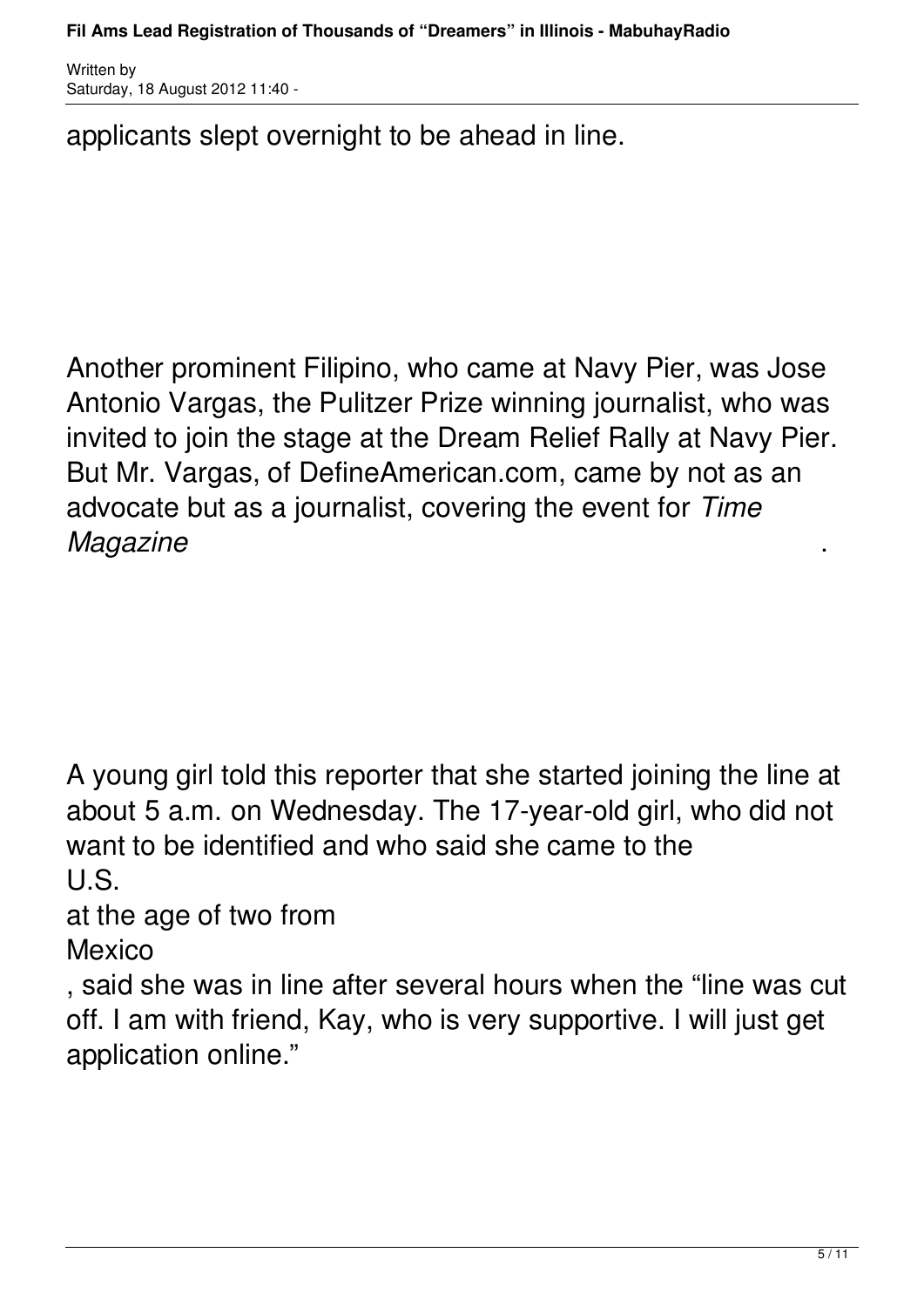In his welcome remarks during the Dream Relief Rally in Navy Pier auditorium, Mr. Benito, 42, said, "I came to the United States from the state of the state of the state of the state of the state of the state of the state of the state of the state of the state of the state of the state of the state of the state of the state of the state of th

the the property of  $\mathsf P$ 

hilippines

so my parents can give me a better life. Now I have four kids. I want to give them a better life. That's the American Dream. Since 2001, when Sen. Dick Durbin had fought for that Dream Act with Rep. Luis V. Gutierrez as the defender, the mayor of Chicago (Rahm Emanuel), the governor of Illinois (Pat Quinn) have also fought for this Dream. Our universities, our unions have been fighting for this Dream and now our President (Barack Obama) is also helping the 1-2-million youth get that dream. Those Dreamers, who fought and struggled to get this dream will be working hard until we passed the comprehensive immigration reform. Over 11,000 are now lining up, 13,000 (in total) with friends, boyfriends, relatives; Jewish, Muslims, etc. regardless of all races."

Also on hand to speak was Senator Durbin, who told the story of Theresa Lee, living in an apartment, and stopped from pursuing her studies (by immigration agents) because she was undocumented. Mr. Durbin paid tribute to his North Star, America's voice of immigration, Rep. Gutierrez; Mayor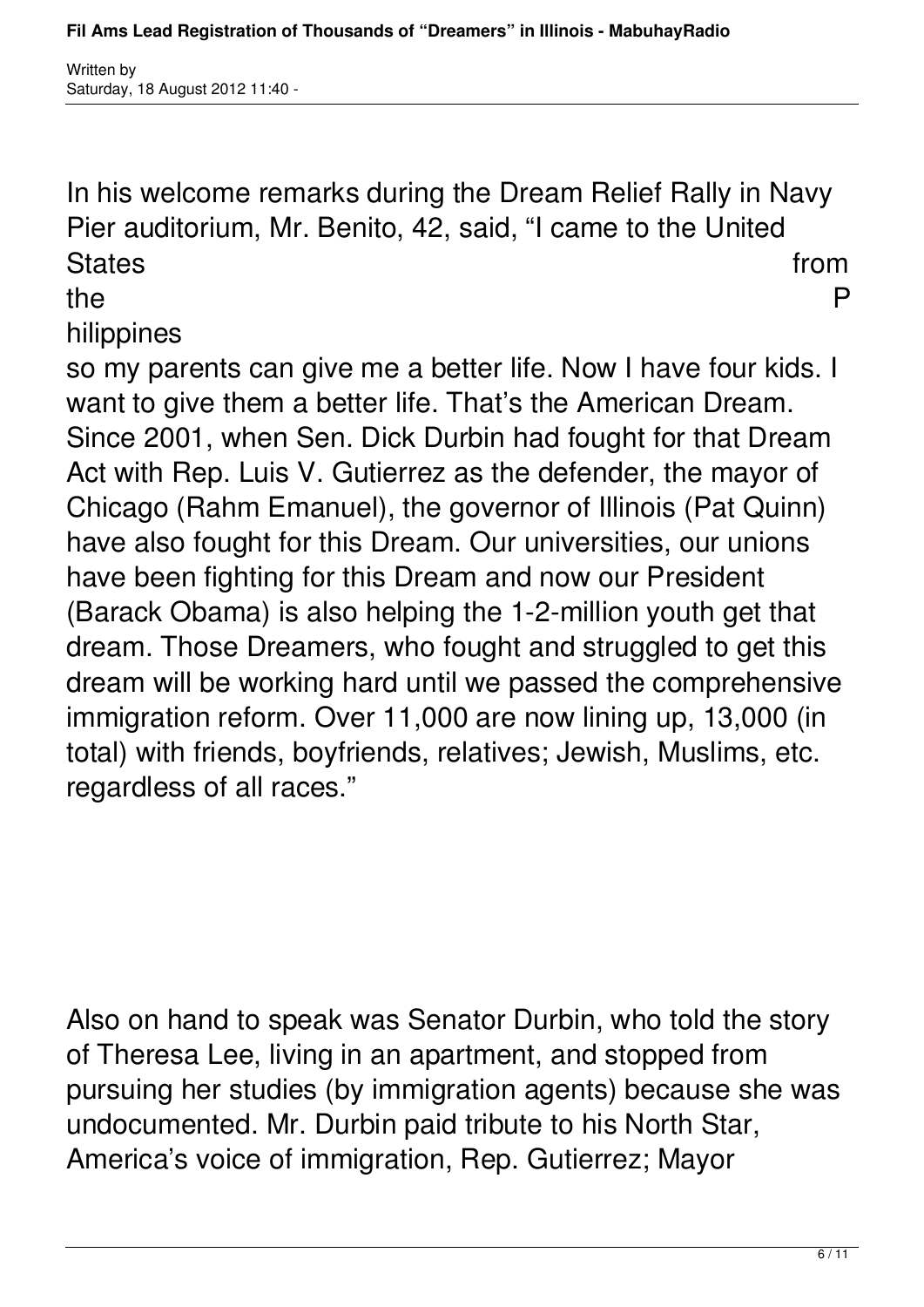Emanuel, who will transform Chicago as most friendly city in America for undocumented immigrants, (never forgetting Emanuel's roots from Eastern Europe), and (his own grandparents from Lithuania), and the courage of those who turned up in Navy Pier against the advice of those who discouraged them.

"Your courage to step up will not be denied. You are right to come today. Your courage has been repeated by the courage of those, who came before you. Those, who left behind their homelands, without even knowing how to even speak the (English) language. This is a historic moment. I was brought here by my grandparents. That is my story. That is your story. Be strong and embrace diversity. I will dedicate this day to my mother's family and to those who came to America before us. The idea has come today,

August 15, 2012

## , in

America

. Seeing you in **Washington** 

,  $D C$ 

, wearing your caps and gowns at the Senate gallery with tears in your eyes flowing when the U.S. Senate rejected the DREAM Act (with a 55-41 vote).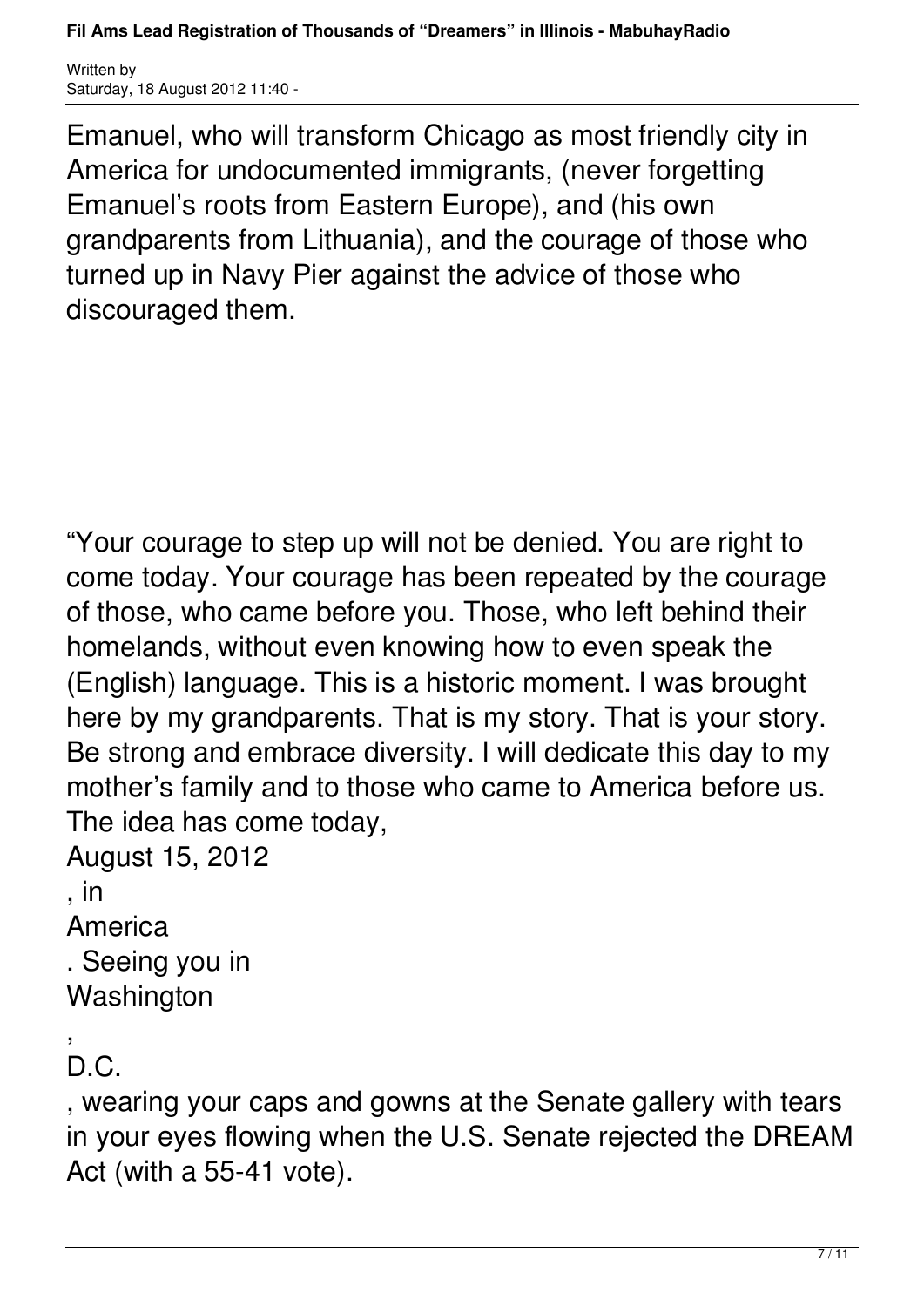## **"DON'T GIVE UP; WE WILL NOT GIVE UP ON YOU"**

"G raduates don't give up. America will be a greater nation. I am not giving up on you. Don't give up on me. It's the day in Navy Pier. We have seen a great moment. Dreams came true out of a shadow that makes us a great nation."

Representative Gutierrez, for his part, paid tribute to the young men and women for their courage, strength and unity that "defy history. We did pass the DREAM Act 216-208 vote in (2010 in the House of Representatives). But every time there was glitch and I was in a Democratic Caucus, I would pull out Sen. Durbin from the Senate Caucus or from the Senate floor, and Senator Durbin was there to give me advice every step of the way. Give credit, where credit is due. Give Sen. Durbin credit for helping me pass the DREAM Act in the House. He also paid tribute to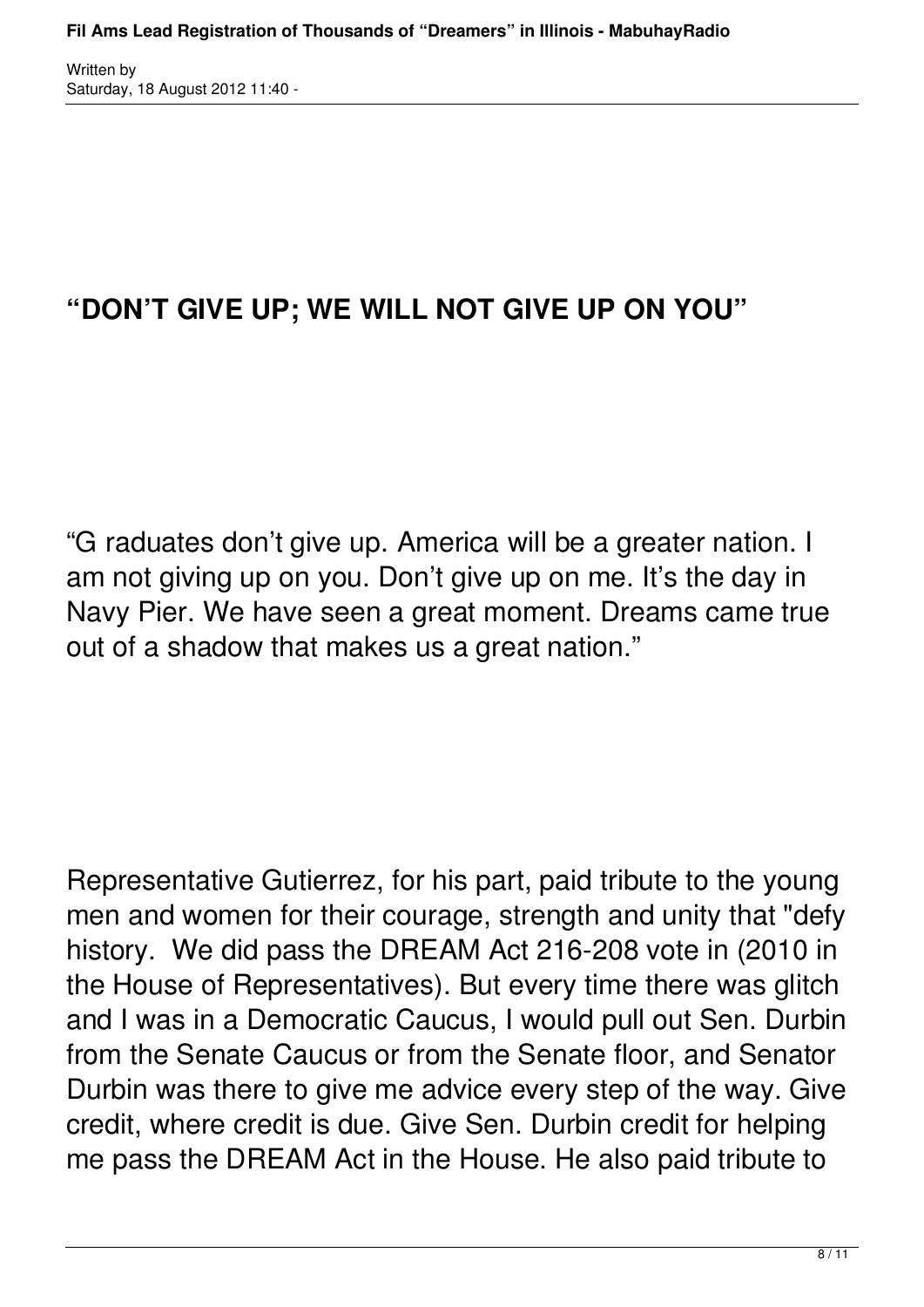Mayor Emanuel and Sen. John Cullerton, president of the Illinois Senate, for passing the Illinois Dream Act.

"When I thought of the millions of immigrants who came to Ellis Island

, the boat, the water, the great City of

New York

, today, I think of the City of

Chicago

. Today, we begin the 1.5-million to 2-million, who will be legalized. We will work tirelessly. We need every dreamer. Let me tell you they are bright and wonderful because of their Moms and Dads. Now, we will not rest until the 12-million will have a pathway to citizenship.

"Lastly, I want to give heartfelt thanks to someone I have butted heads with and had fundamental disagreements. I cannot be more proud to have President Barack Obama. Thank you for allowing so many let them get out of their shadows. We should have these dreamers here, not deported."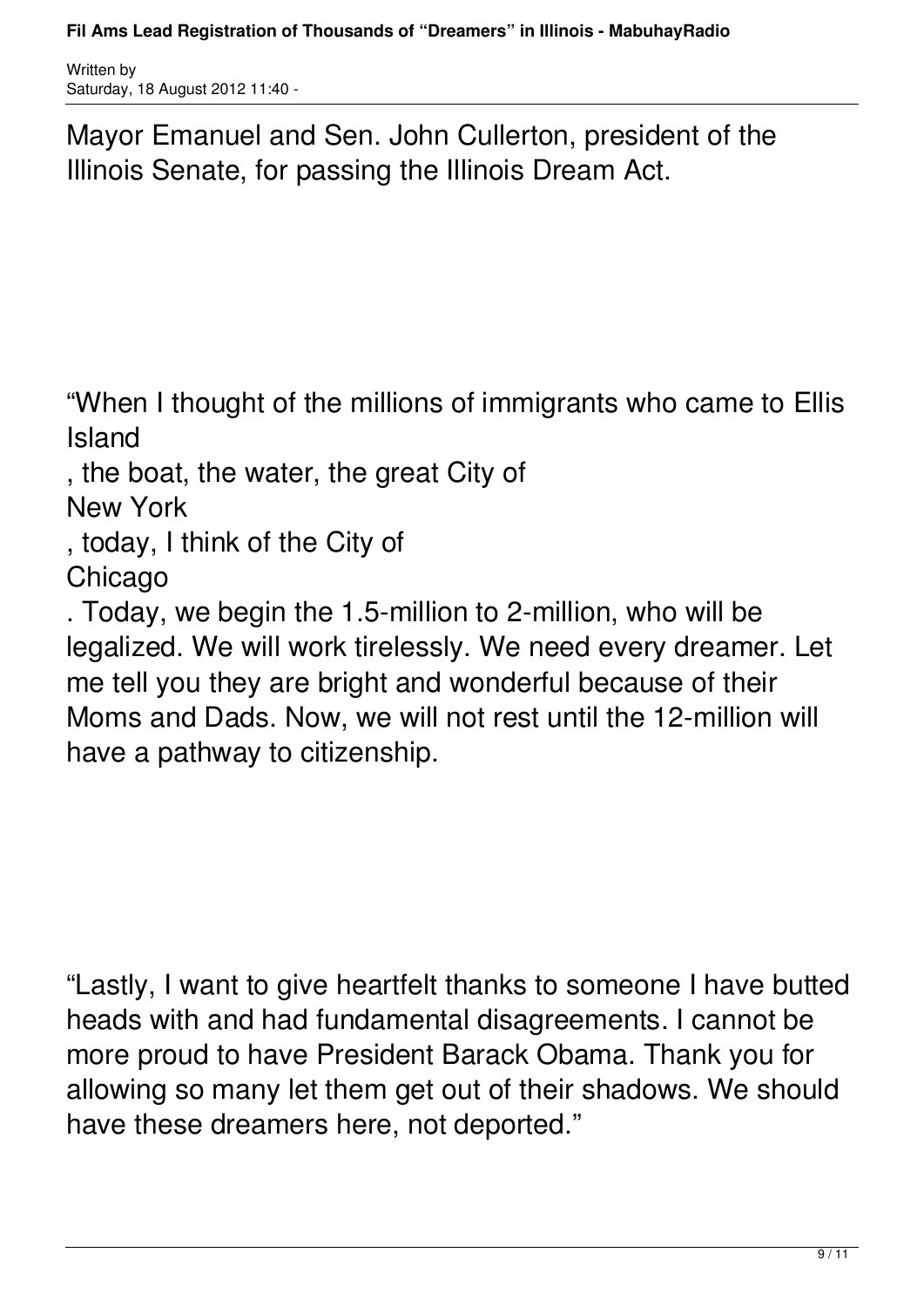Mayor Emanuel also announced a \$250,000 scholarship for the Dreamers. Other officers of ICIRR who spoke at the rally were Board President Alie Kabba, executive director of United African Organization, and Vice President Maria Pesqueira, executive director of Mujeres Latinas en Accion. # # #

Watch out for the upcoming media-outlet oriented. subscription-based website of *Journal Group Link International*  that guarantees originally sourced stories, features, photos, audios and videos and multi-media contents.)

Editor's Note: To contact the author, please e-mail him at: (lario sa\_jos@sbcglobal.net

)